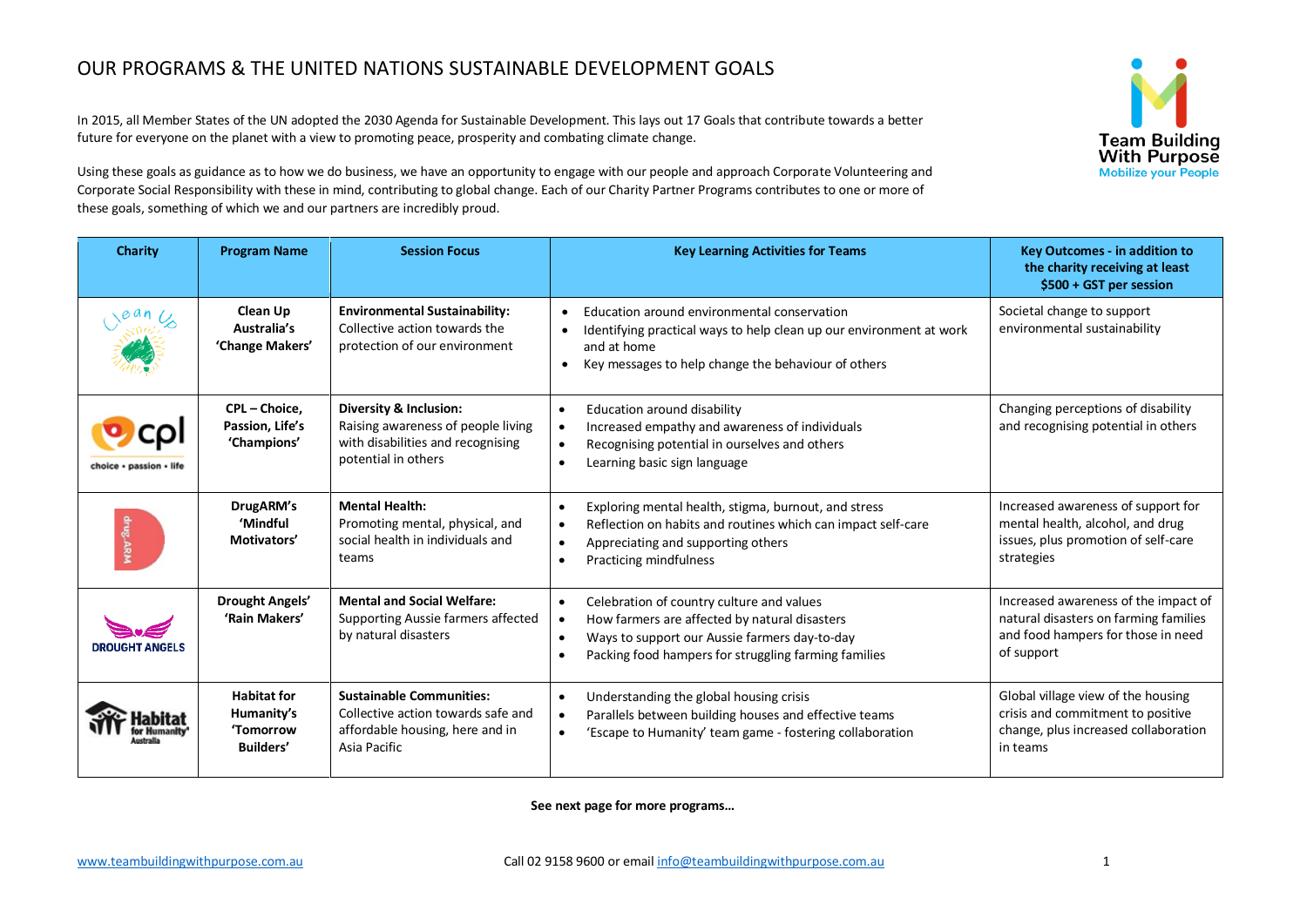

## OUR PROGRAMS & THE UNITED NATIONS SUSTAINABLE DEVELOPMENT GOALS

| <b>Charity</b>                   | <b>Program Name</b>                                               | <b>Session Focus</b>                                                                                                        | <b>Key Learning Activities for Teams</b>                                                                                                                                                                                   | <b>Key Outcomes - in addition to</b><br>the charity receiving at least<br>\$500 + GST per session                                                 |
|----------------------------------|-------------------------------------------------------------------|-----------------------------------------------------------------------------------------------------------------------------|----------------------------------------------------------------------------------------------------------------------------------------------------------------------------------------------------------------------------|---------------------------------------------------------------------------------------------------------------------------------------------------|
| redkite                          | <b>Redkite's</b><br>'Family Champions'                            | <b>Resilience:</b><br>Support for families facing<br>childhood cancer and ways to<br>increase resilience in difficult times | Appreciating the impact of childhood cancer<br>Identifying ways we can increase our own resilience levels<br>'Red bag' challenge - promoting collaboration<br>Building a stronger support network for more resilient teams | Increased awareness of the impacts<br>of childhood cancer and sharing of<br>resilience tools for individuals and<br>teams                         |
|                                  | <b>RSPCA</b><br>Victoria's<br>'Animal Advocates'                  | Wellbeing:<br>Commitment to end cruelty to<br>animals                                                                       | Awareness of animal cruelty issues<br>Celebration of personal strengths as team members<br>Parallels to employee welfare - an action plan for increased<br>wellbeing<br>Creation of toys for animals in care<br>$\bullet$  | Creating advocates for the care and<br>protection of animals in need -<br>commitment to ending cruelty to<br>animals                              |
|                                  | Share the Dignity's<br>'Defenders of<br>Dignity'                  | <b>Equality &amp; Inclusion:</b><br>Ending period poverty for<br>vulnerable Australian women                                | The issue of period poverty<br>Increased empathy for others<br>Helping disadvantaged women regain dignity<br>Supporting women in need through the creation of 'Dignity Bags'                                               | Increased understanding of Period<br>Poverty in Australia and the creation<br>of Dignity Bags of sanitary products<br>for disadvantaged women     |
| Supporting<br>Starlight          | <b>Starlight Children's</b><br>Foundation's<br>'Sparklers'        | <b>Positive Psychology:</b><br>Brightening the lives of sick kids<br>and using positive psychology to<br>spread happiness   | Awareness of the impact of childhood illnesses on kids and their<br>families<br>How Positive Psychology feeds into wellbeing<br>Recognising and appreciating team members' 'Super Powers'                                  | Using positive psychology to spread<br>happiness, appreciating each other's<br>unique gifts, and creating 'Sparkle'<br>packs for children in need |
| <b>NEW SOUTH</b><br><b>WALES</b> | <b>Surf Life Saving</b><br><b>NSW's 'Community</b><br>Lifesavers' | <b>Community Safety:</b><br>Saving lives, creating stronger local<br>communities and celebrating great<br>Australians       | Exploring what it means to be a 'Great Australian'<br>Beach safety messages - learn how to spot a rip<br>Ways to increase community spirit and employee safety in your<br>organisation                                     | Spreading surf safety messages that<br>save lives and fostering community<br>spirit in both your organisation and<br>local area                   |
|                                  | Te-Kworo<br>Foundation's<br>'Community<br>Restorers'              | <b>Education &amp; Equality:</b><br>Vital education and care for<br>disadvantaged girls in northern<br>Uganda               | Understanding gender inequality<br>Learning about the lasting effects of war in Uganda<br>$\bullet$<br>Recognising the value of education and trades<br>$\bullet$<br>Creation of 'care packs' for girls in need of support | Addressing gender equality through<br>culture change and creation of care<br>packs to support girls' educations and<br>trades                     |